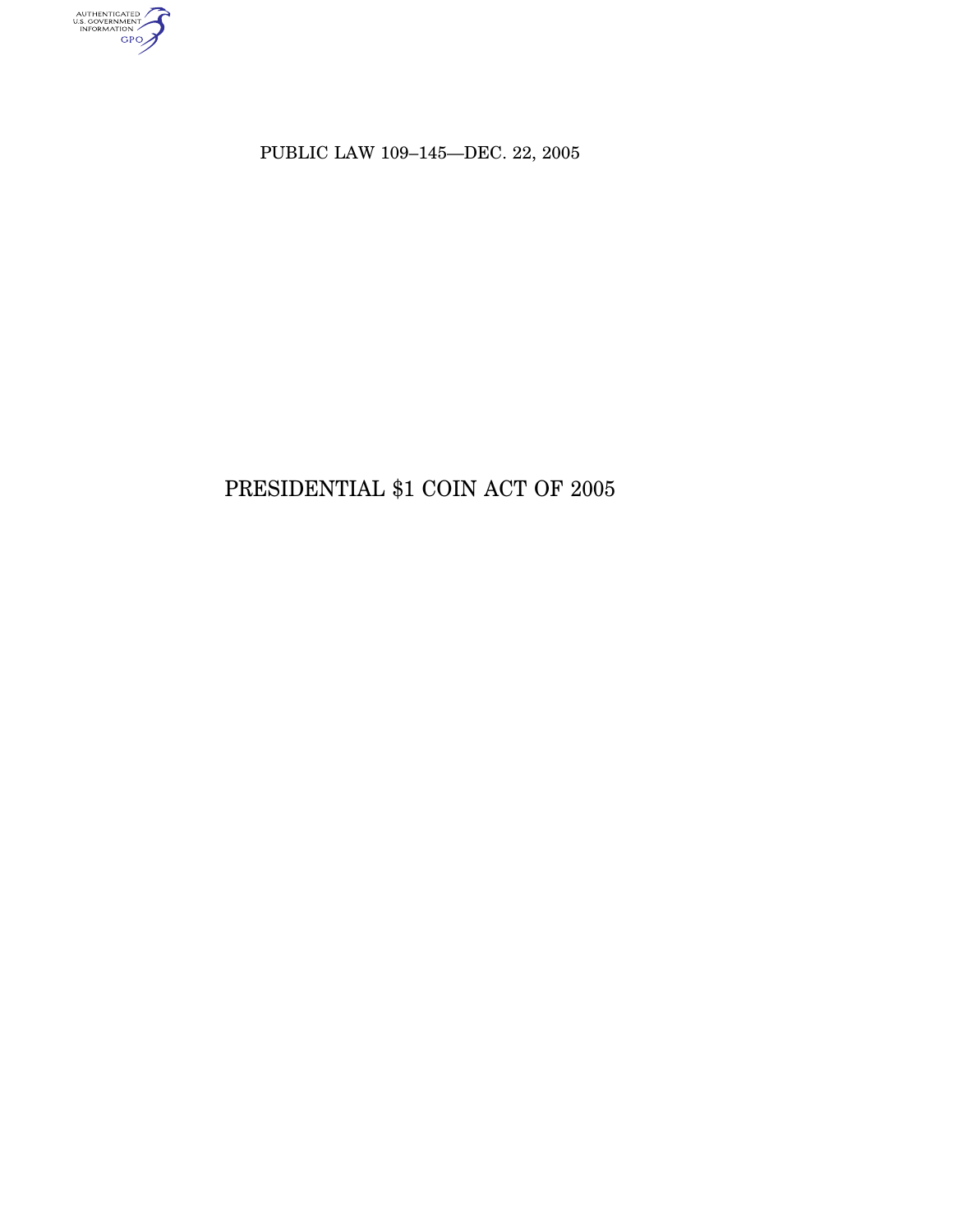# Public Law 109–145 109th Congress

# An Act

Dec. 22, 2005 [S. 1047]

To require the Secretary of the Treasury to mint coins in commemoration of each of the Nation's past Presidents and their spouses, respectively, to improve circulation of the \$1 coin, to create a new bullion coin, and for other purposes.

*Be it enacted by the Senate and House of Representatives of the United States of America in Congress assembled,*

31 USC 5101 note. Presidential \$1 Coin Act of 2005.

### **SECTION 1. SHORT TITLE.**

This Act may be cited as the "Presidential \$1 Coin Act of 2005''.

# **TITLE I—PRESIDENTIAL \$1 COINS**

31 USC 5112 note.

# **SEC. 101. FINDINGS.**

Congress finds the following:

 $(1)$  There are sectors of the United States economy, including public transportation, parking meters, vending machines, and low-dollar value transactions, in which the use of a \$1 coin is both useful and desirable for keeping costs and prices down.

(2) For a variety of reasons, the new \$1 coin introduced in 2000 has not been widely sought-after by the public, leading to higher costs for merchants and thus higher prices for consumers.

(3) The success of the 50 States Commemorative Coin Program (31 U.S.C. 5112(l)) for circulating quarter dollars shows that a design on a United States circulating coin that is regularly changed in a manner similar to the systematic change in designs in such Program radically increases demand for the coin, rapidly pulling it through the economy.

(4) The 50 States Commemorative Coin Program also has been an educational tool, teaching both Americans and visitors something about each State for which a quarter has been issued.

(5) A national survey and study by the Government Accountability Office has indicated that many Americans who do not seek, or who reject, the new \$1 coin for use in commerce would actively seek the coin if an attractive, educational rotating design were to be struck on the coin.

(6) The President is the leader of our tripartite government and the President's spouse has often set the social tone for the White House while spearheading and highlighting important issues for the country.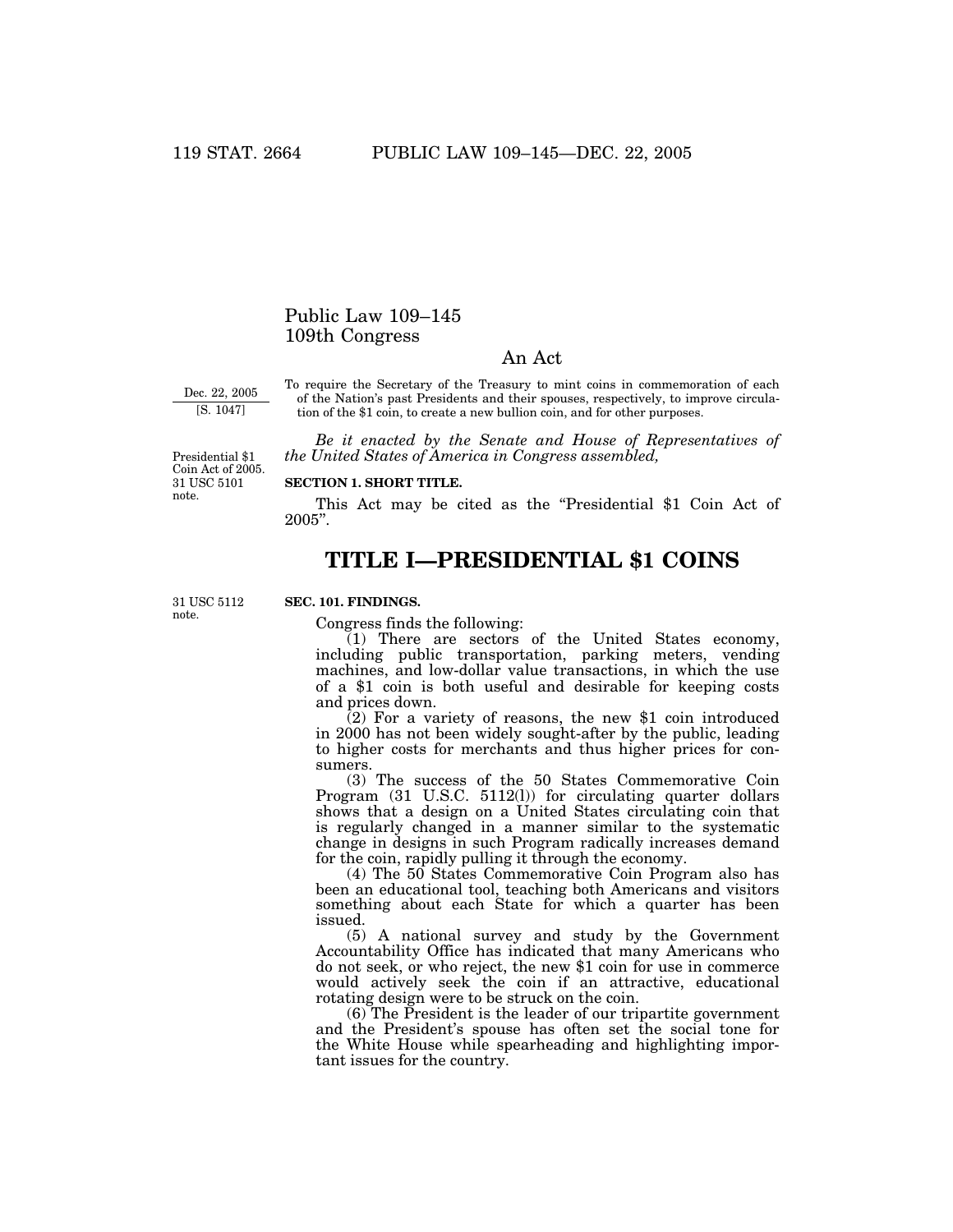(7) Sacagawea, as currently represented on the new \$1 Sacagawea. coin, is an important symbol of American history.

(8) Many people cannot name all of the Presidents, and fewer can name the spouses, nor can many people accurately place each President in the proper time period of American history.

(9) First Spouses have not generally been recognized on American coinage.

(10) In order to revitalize the design of United States coinage and return circulating coinage to its position as not only a necessary means of exchange in commerce, but also as an object of aesthetic beauty in its own right, it is appropriate to move many of the mottos and emblems, the inscription of the year, and the so-called ''mint marks'' that currently appear on the 2 faces of each circulating coin to the edge of the coin, which would allow larger and more dramatic artwork on the coins reminiscent of the so-called ''Golden Age of Coinage'' in the United States, at the beginning of the Twentieth Century, initiated by President Theodore Roosevelt, with the assistance of noted sculptors and medallic artists James Earle Fraser and Augustus Saint-Gaudens.

(11) Placing inscriptions on the edge of coins, known as edge-incusing, is a hallmark of modern coinage and is common in large-volume production of coinage elsewhere in the world, such as the  $2,700,000,000$  2-Euro coins in circulation, but it has not been done on a large scale in United States coinage in recent years.

(12) Although the Congress has authorized the Secretary of the Treasury to issue gold coins with a purity of 99.99 percent, the Secretary has not done so.

(13) Bullion coins are a valuable tool for the investor and, in some cases, an important aspect of coin collecting.

# **SEC. 102. PRESIDENTIAL \$1 COIN PROGRAM.**

Section 5112 of title 31, United States Code, is amended by adding at the end the following:

"(n) REDESIGN AND ISSUANCE OF CIRCULATING \$1 COINS HON-ORING EACH OF THE PRESIDENTS OF THE UNITED STATES.—

''(1) REDESIGN BEGINNING IN 2007.—

''(A) IN GENERAL.—Notwithstanding subsection (d) and in accordance with the provisions of this subsection, \$1 coins issued during the period beginning January 1, 2007, and ending upon the termination of the program under paragraph (8), shall—

''(i) have designs on the obverse selected in accordance with paragraph (2)(B) which are emblematic of the Presidents of the United States; and

''(ii) have a design on the reverse selected in accordance with paragraph (2)(A).

''(B) CONTINUITY PROVISIONS.—

''(i) IN GENERAL.—Notwithstanding subparagraph (A), the Secretary shall continue to mint and issue \$1 coins which bear any design in effect before the issuance of coins as required under this subsection (including the so-called 'Sacagawea-design' \$1 coins).

Theodore Roosevelt. Earle Fraser. Augustus Saint-Gaudens.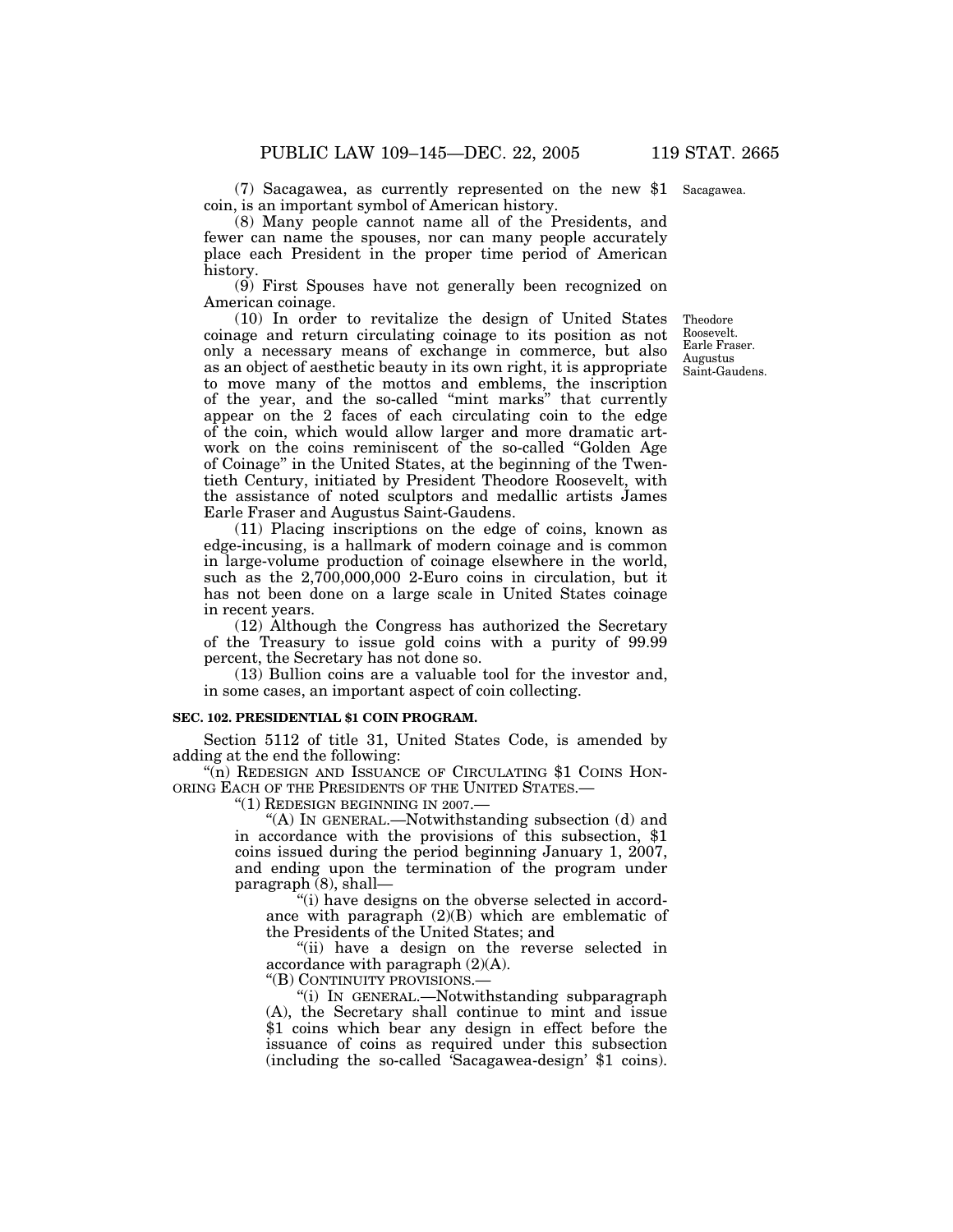''(ii) CIRCULATION QUANTITY.—Beginning January 1, 2007, and ending upon the termination of the program under paragraph (8), the Secretary annually shall mint and issue such 'Sacagawea-design' \$1 coins for circulation in quantities of no less than  $\frac{1}{3}$  of the total \$1 coins minted and issued under this subsection.''.

"(2) DESIGN REQUIREMENTS.—The \$1 coins issued in accordance with paragraph  $(1)(A)$  shall meet the following design requirements:

"(A) COIN REVERSE.—The design on the reverse shall bear—

''(i) a likeness of the Statue of Liberty extending to the rim of the coin and large enough to provide a dramatic representation of Liberty while not being large enough to create the impression of a '2-headed' coin;

''(ii) the inscription '\$1'; and

''(iii) the inscription 'United States of America'.

"(B) COIN OBVERSE.—The design on the obverse shall contain—

"(i) the name and likeness of a President of the United States; and

''(ii) basic information about the President, including—

 $\sqrt[2^n]{(I)}$  the dates or years of the term of office of such President; and

''(II) a number indicating the order of the period of service in which the President served. ''(C) EDGE-INCUSED INSCRIPTIONS.—

''(i) IN GENERAL.—The inscription of the year of minting or issuance of the coin and the inscriptions 'E Pluribus Unum' and 'In God We Trust' shall be edge-incused into the coin.

"(ii) PRESERVATION OF DISTINCTIVE EDGE.-The edge-incusing of the inscriptions under clause (i) on coins issued under this subsection shall be done in a manner that preserves the distinctive edge of the coin so that the denomination of the coin is readily discernible, including by individuals who are blind or visually impaired.

''(D) INSCRIPTIONS OF 'LIBERTY'.—Notwithstanding the second sentence of subsection  $(d)(1)$ , because the use of a design bearing the likeness of the Statue of Liberty on the reverse of the coins issued under this subsection adequately conveys the concept of Liberty, the inscription of 'Liberty' shall not appear on the coins.

"(E) LIMITATION IN SERIES TO DECEASED PRESIDENTS.— No coin issued under this subsection may bear the image of a living former or current President, or of any deceased former President during the 2-year period following the date of the death of that President.

"(3) ISSUANCE OF COINS COMMEMORATING PRESIDENTS.-

''(A) ORDER OF ISSUANCE.—The coins issued under this subsection commemorating Presidents of the United States shall be issued in the order of the period of service of each President, beginning with President George Washington.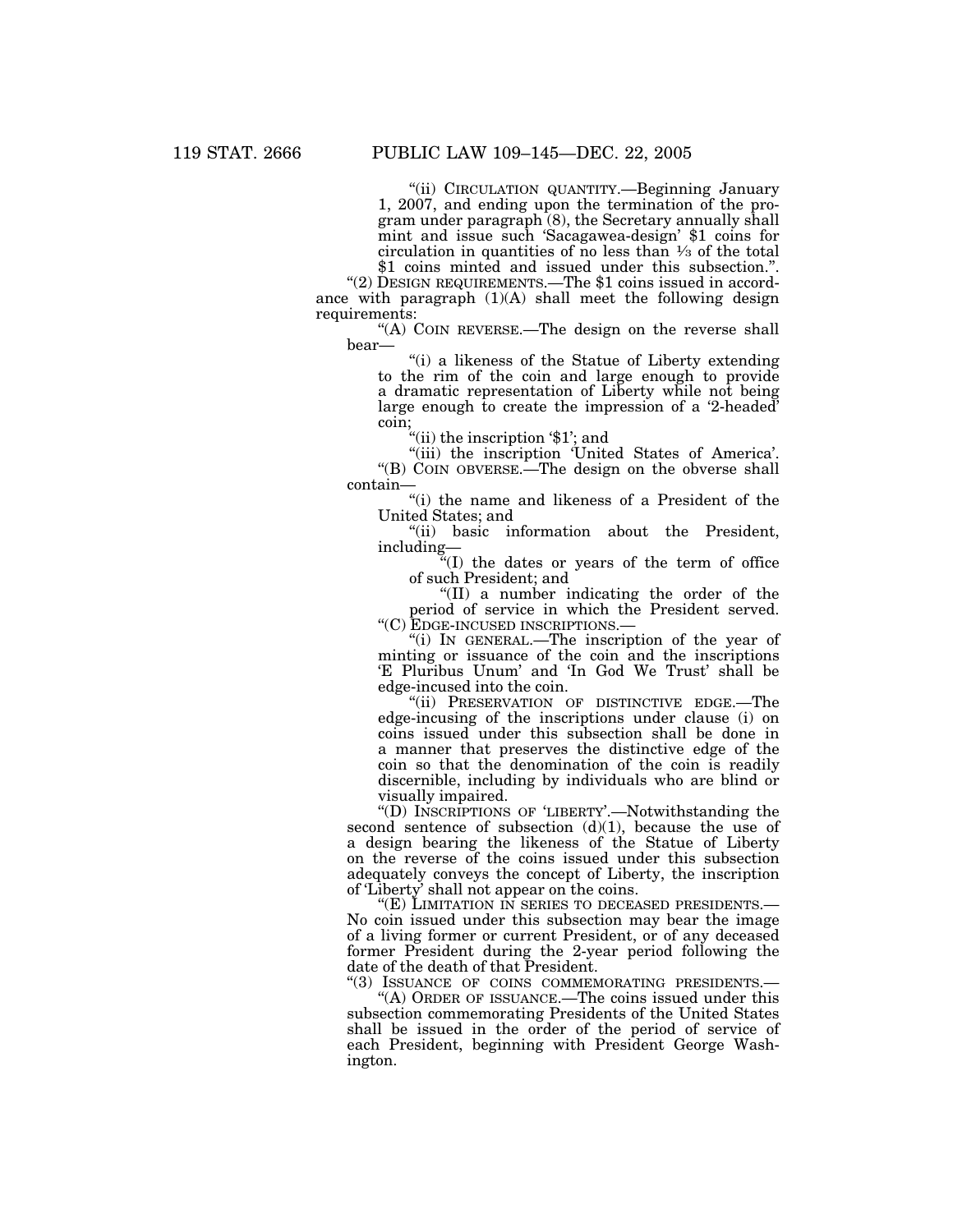''(B) TREATMENT OF PERIOD OF SERVICE.—

''(i) IN GENERAL.—Subject to clause (ii), only 1 coin design shall be issued for a period of service for any President, no matter how many consecutive terms of office the President served.

''(ii) NONCONSECUTIVE TERMS.—If a President has served during 2 or more nonconsecutive periods of service, a coin shall be issued under this subsection for each such nonconsecutive period of service.

"(4) ISSUANCE OF COINS COMMEMORATING 4 PRESIDENTS DURING EACH YEAR OF THE PERIOD.—

''(A) IN GENERAL.—The designs for the \$1 coins issued during each year of the period referred to in paragraph (1) shall be emblematic of 4 Presidents until each President has been so honored, subject to paragraph (2)(E).

''(B) NUMBER OF 4 CIRCULATING COIN DESIGNS IN EACH YEAR.—The Secretary shall prescribe, on the basis of such factors as the Secretary determines to be appropriate, the number of \$1 coins that shall be issued with each of the designs selected for each year of the period referred to in paragraph (1).

" $(5)$  LEGAL TENDER.—The coins minted under this title shall be legal tender, as provided in section 5103.

''(6) TREATMENT AS NUMISMATIC ITEMS.—For purposes of section 5134 and 5136, all coins minted under this subsection shall be considered to be numismatic items.

"(7) ISSUANCE OF NUMISMATIC COINS.—The Secretary may mint and issue such number of \$1 coins of each design selected under this subsection in uncirculated and proof qualities as the Secretary determines to be appropriate.

''(8) TERMINATION OF PROGRAM.—The issuance of coins under this subsection shall terminate when each President has been so honored, subject to paragraph (2)(E), and may not be resumed except by an Act of Congress.

''(9) REVERSION TO PRECEDING DESIGN.—Upon the termination of the issuance of coins under this subsection, the design of all \$1 coins shall revert to the so-called 'Sacagawea-design' \$1 coins.''.

#### **SEC. 103. FIRST SPOUSE BULLION COIN PROGRAM.**

Section 5112 of title 31, United States Code, as amended by section 102, is amended by adding at the end the following:

''(o) FIRST SPOUSE BULLION COIN PROGRAM.—

''(1) IN GENERAL.—During the same period described in subsection (n), the Secretary shall issue bullion coins under this subsection that are emblematic of the spouse of each such President.

"(2) SPECIFICATIONS.—The coins issued under this subsection shall—

"(A) have the same diameter as the \$1 coins described in subsection (n);

''(B) weigh 0.5 ounce; and

''(C) contain 99.99 percent pure gold.

''(3) DESIGN REQUIREMENTS.—

''(A) COIN OBVERSE.—The design on the obverse of each coin issued under this subsection shall contain—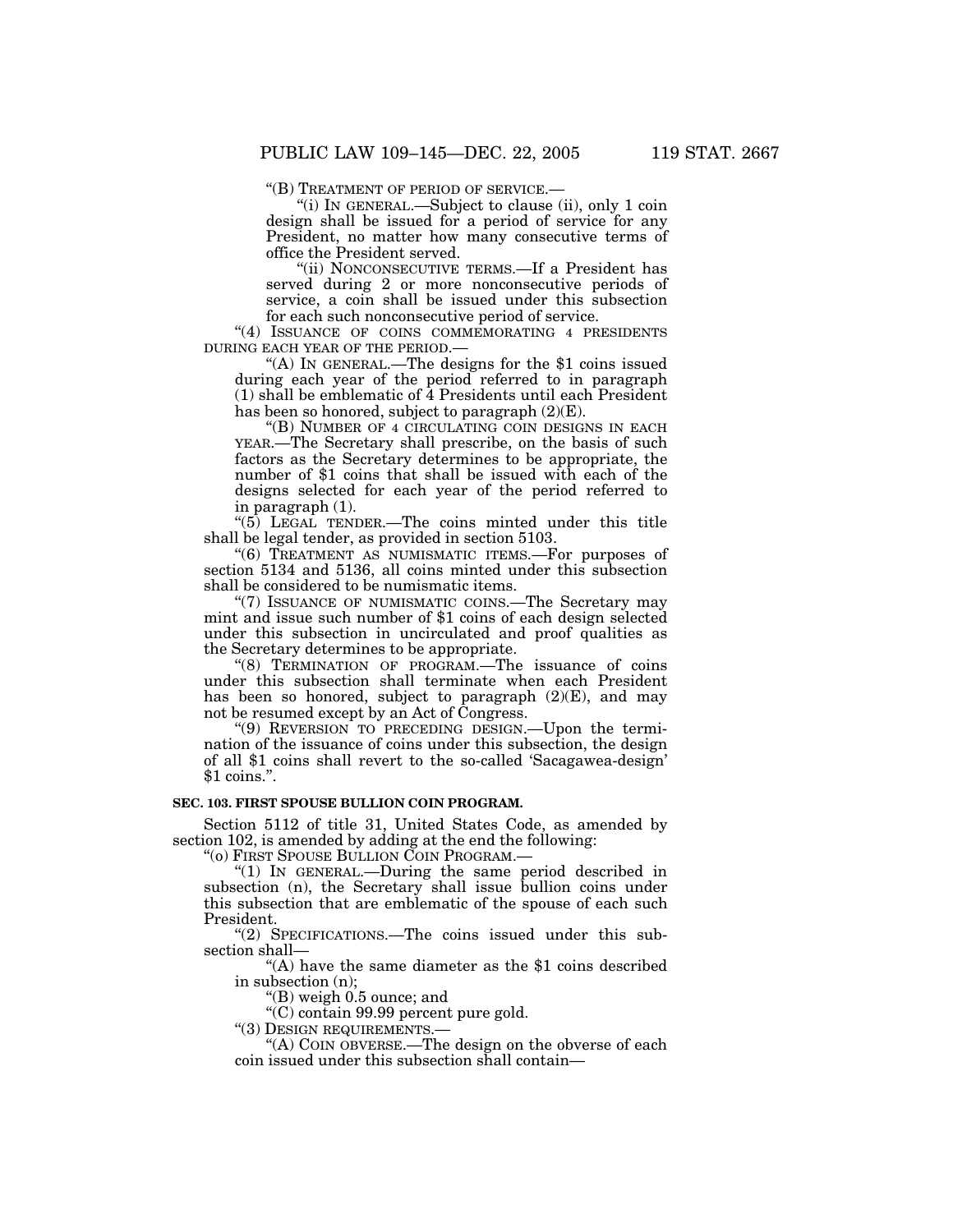''(i) the name and likeness of a person who was a spouse of a President during the President's period of service;

"(ii) an inscription of the years during which such person was the spouse of a President during the President's period of service; and

''(iii) a number indicating the order of the period of service in which such President served.

''(B) COIN REVERSE.—The design on the reverse of each coin issued under this subsection shall bear—

''(i) images emblematic of the life and work of the First Spouse whose image is borne on the obverse; and

''(ii) the inscription 'United States of America'.

''(C) DESIGNATED DENOMINATION.—Each coin issued under this subsection shall bear, on the reverse, an inscription of the nominal denomination of the coin which shall be '\$10'.

''(D) DESIGN IN CASE OF NO FIRST SPOUSE.—In the case of any President who served without a spouse—

 $\dddot{\mathbf{c}}$  (i) the image on the obverse of the bullion coin corresponding to the \$1 coin relating to such President shall be an image emblematic of the concept of 'Liberty'

''(I) as represented on a United States coin issued during the period of service of such President; or

''(II) as represented, in the case of President Chester Alan Arthur, by a design incorporating the name and likeness of Alice Paul, a leading strategist in the suffrage movement, who was instrumental in gaining women the right to vote upon the adoption of the 19th amendment and thus the ability to participate in the election of future Presidents, and who was born on January 11, 1885, during the term of President Arthur; and

"(ii) the reverse of such bullion coin shall be of a design representative of themes of such President, except that in the case of the bullion coin referred to in clause (i)(II) the reverse of such coin shall be representative of the suffrage movement.

" $(E)$  DESIGN AND COIN FOR EACH SPOUSE.—A separate coin shall be designed and issued under this section for each person who was the spouse of a President during any portion of a term of office of such President.

''(F) INSCRIPTIONS.—Each bullion coin issued under this subsection shall bear the inscription of the year of minting or issuance of the coin and such other inscriptions as the Secretary may determine to be appropriate.

''(4) SALE OF BULLION COINS.—Each bullion coin issued under this subsection shall be sold by the Secretary at a price that is equal to or greater than the sum of—

''(A) the face value of the coins; and

''(B) the cost of designing and issuing the coins (including labor, materials, dies, use of machinery, overhead expenses, marketing, and shipping).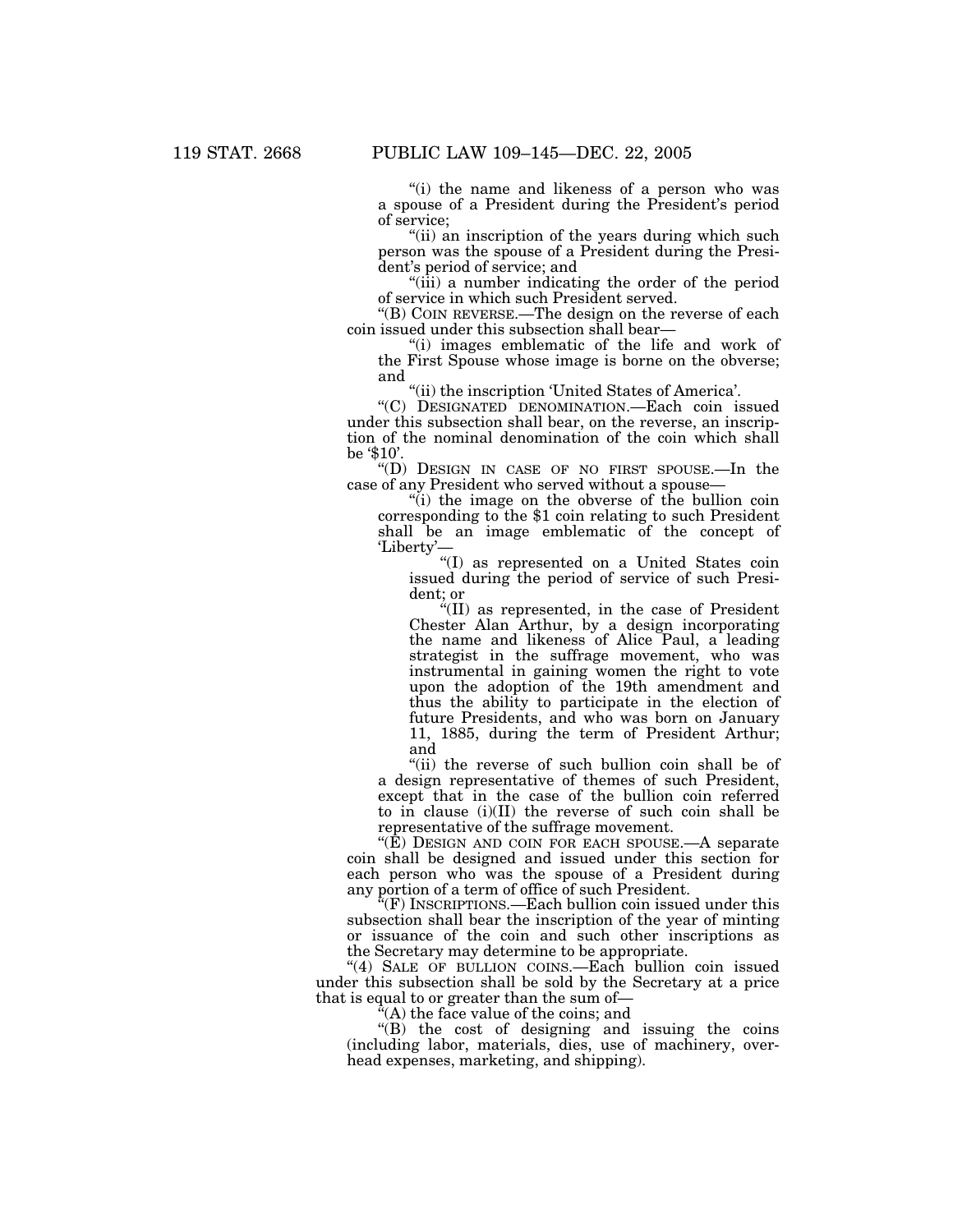''(5) ISSUANCE OF COINS COMMEMORATING FIRST SPOUSES.— ''(A) IN GENERAL.—The bullion coins issued under this

subsection with respect to any spouse of a President shall be issued on the same schedule as the \$1 coin issued under subsection (n) with respect to each such President.

''(B) MAXIMUM NUMBER OF BULLION COINS FOR EACH DESIGN.—The Secretary shall—

''(i) prescribe, on the basis of such factors as the Secretary determines to be appropriate, the maximum number of bullion coins that shall be issued with each of the designs selected under this subsection; and

''(ii) announce, before the issuance of the bullion coins of each such design, the maximum number of bullion coins of that design that will be issued.

''(C) TERMINATION OF PROGRAM.—No bullion coin may be issued under this subsection after the termination, in accordance with subsection  $(n)(8)$ , of the \$1 coin program established under subsection (n).

"(6) QUALITY OF COINS.—The bullion coins minted under this Act shall be issued in both proof and uncirculated qualities. ''(7) SOURCE OF GOLD BULLION.—

''(A) IN GENERAL.—The Secretary shall acquire gold for the coins issued under this subsection by purchase of gold mined from natural deposits in the United States, or in a territory or possession of the United States, within 1 year after the month in which the ore from which it is derived was mined.

''(B) PRICE OF GOLD.—The Secretary shall pay not more than the average world price for the gold mined under subparagraph (A).

"(8) BRONZE MEDALS.—The Secretary may strike and sell bronze medals that bear the likeness of the bullion coins authorized under this subsection, at a price, size, and weight, and with such inscriptions, as the Secretary determines to be appropriate.

''(9) LEGAL TENDER.—The coins minted under this title shall be legal tender, as provided in section 5103.

"(10) TREATMENT AS NUMISMATIC ITEMS.—For purposes of section 5134 and 5136, all coins minted under this subsection shall be considered to be numismatic items.''.

# **SEC. 104. REMOVAL OF BARRIERS TO CIRCULATION.**

Section 5112 of title 31, United States Code, as amended by sections 102 and 103, by adding at the end the following:

"(p) REMOVAL OF BARRIERS TO CIRCULATION OF \$1 COIN.—

Effective date.

"(1) ACCEPTANCE BY AGENCIES AND INSTRUMENTALITIES.— Beginning January 1, 2006, all agencies and instrumentalities of the United States, the United States Postal Service, all nonappropriated fund instrumentalities established under title 10, United States Code, all transit systems that receive operational subsidies or any disbursement of funds from the Federal Government, such as funds from the Federal Highway Trust Fund, including the Mass Transit Account, and all entities that operate any business, including vending machines, on any premises owned by the United States or under the control of any agency or instrumentality of the United States, including the legislative and judicial branches of the Federal Government,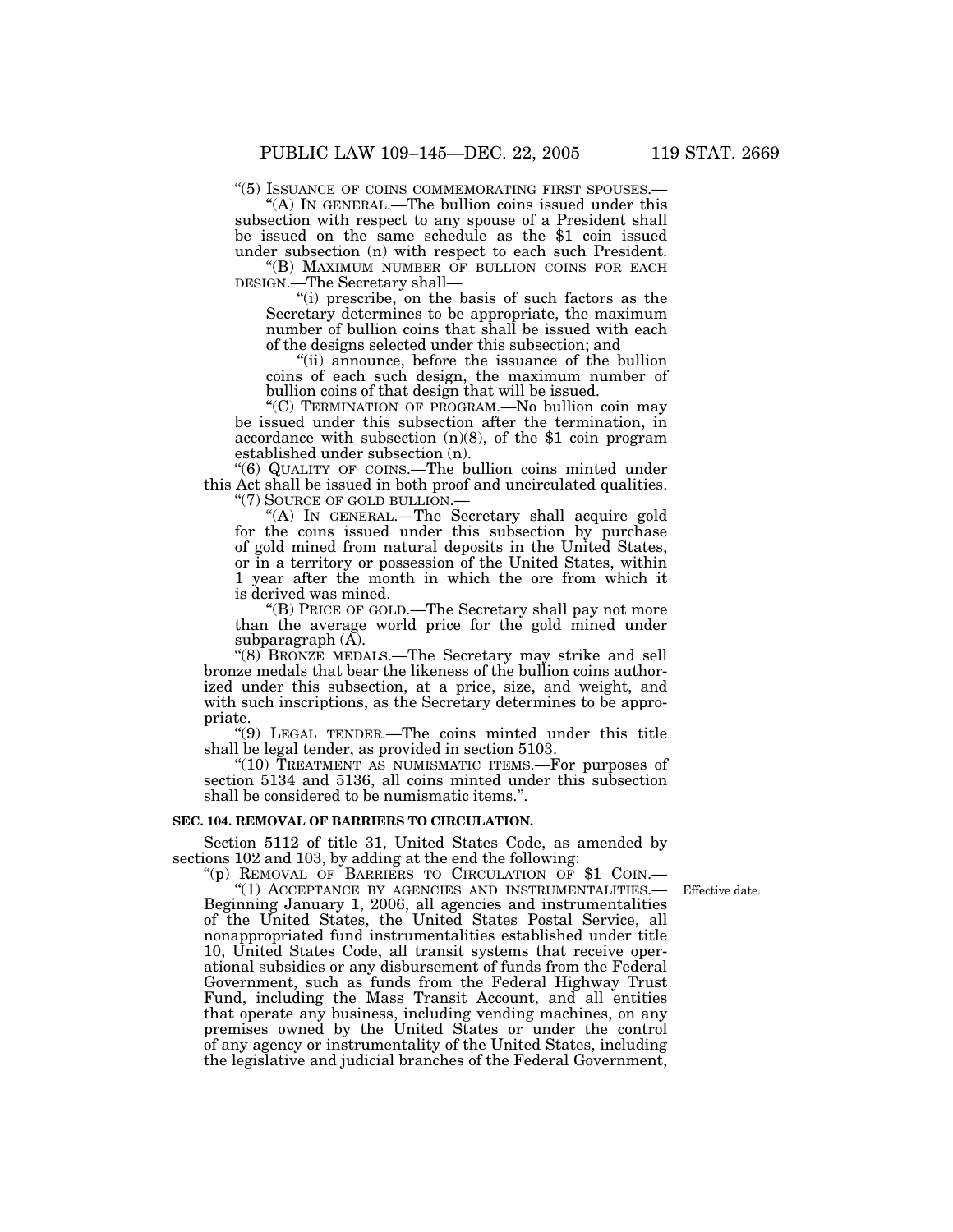shall take such action as may be appropriate to ensure that by the end of the 2-year period beginning on such date—

"(A) any business operations conducted by any such agency, instrumentality, system, or entity that involve coins or currency will be fully capable of accepting and dispensing \$1 coins in connection with such operations; and

''(B) displays signs and notices denoting such capability on the premises where coins or currency are accepted or dispensed, including on each vending machine.

" $(2)$  PUBLICITY.—The Director of the United States Mint, shall work closely with consumer groups, media outlets, and schools to ensure an adequate amount of news coverage, and other means of increasing public awareness, of the inauguration of the Presidential \$1 Coin Program established in subsection (n) to ensure that consumers know of the availability of the coin.

''(3) COORDINATION.—The Board of Governors of the Federal Reserve System and the Secretary shall take steps to ensure that an adequate supply of \$1 coins is available for commerce and collectors at such places and in such quantities as are appropriate by—

''(A) consulting, to accurately gauge demand for coins and to anticipate and eliminate obstacles to the easy and efficient distribution and circulation of \$1 coins as well as all other circulating coins, from time to time but no less frequently than annually, with a coin users group, which may include—

''(i) representatives of merchants who would benefit from the increased usage of \$1 coins;

"(ii) vending machine and other coin acceptor manufacturers;

''(iii) vending machine owners and operators;

"(iv) transit officials;

"(v) municipal parking officials;

''(vi) depository institutions;

"(vii) coin and currency handlers;

"(viii) armored-car operators;

''(ix) car wash operators; and

"(x) coin collectors and dealers;

''(B) submitting an annual report to the Congress containing—

 $\sqrt[n]{i}$  an assessment of the remaining obstacles to the efficient and timely circulation of coins, particularly \$1 coins;

''(ii) an assessment of the extent to which the goals of subparagraph (C) are being met; and

''(iii) such recommendations for legislative action the Board and the Secretary may determine to be appropriate;

 $\mathcal{C}(\tilde{C})$  consulting with industry representatives to encourage operators of vending machines and other automated coin-accepting devices in the United States to accept coins issued under the Presidential \$1 Coin Program established under subsection (n) and any coins bearing any design in effect before the issuance of coins required under subsection (n) (including the so-called 'Sacagawea-design' \$1

Reports.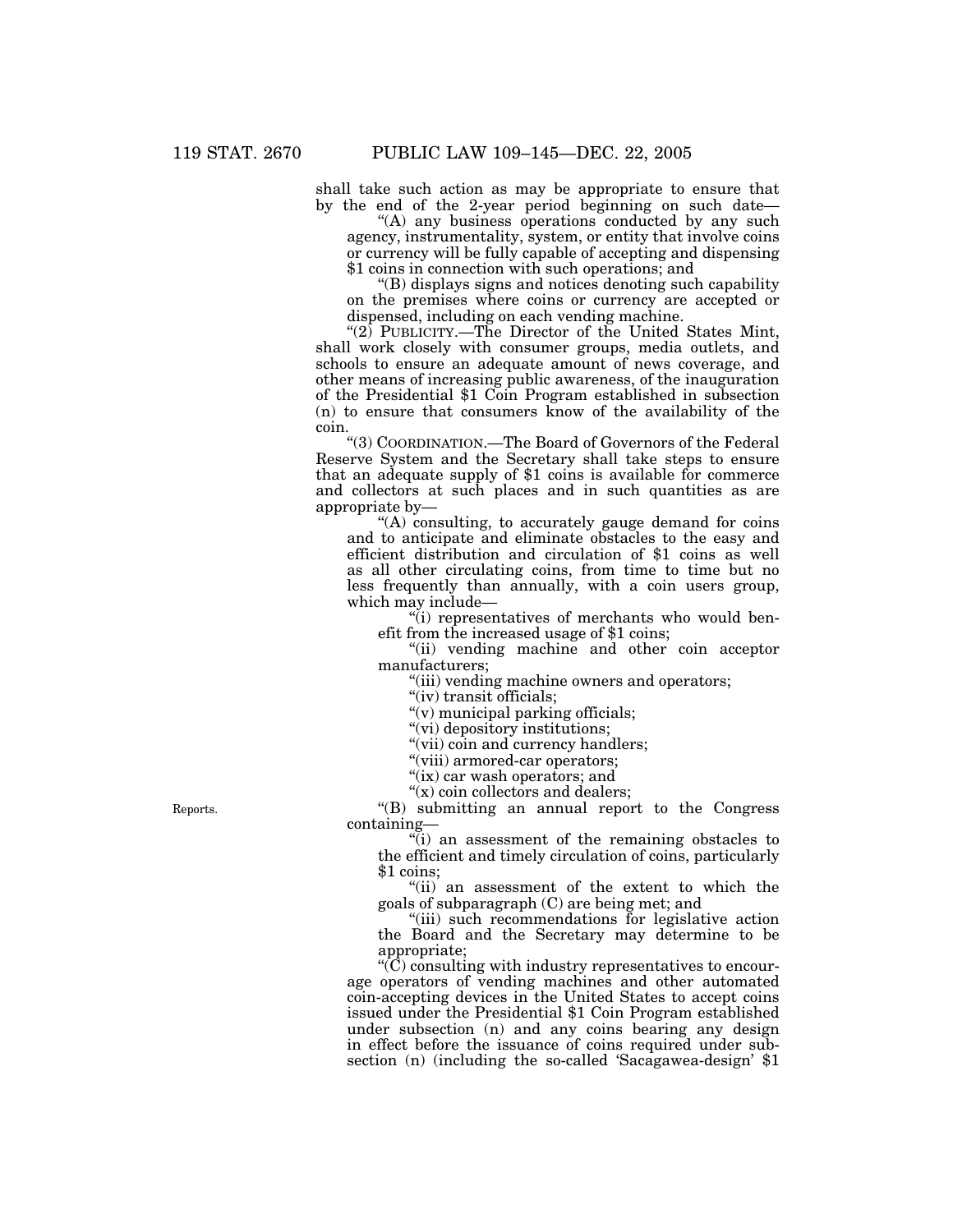coins), and to include notices on the machines and devices of such acceptability;

''(D) ensuring that—

''(i) during an introductory period, all institutions that want unmixed supplies of each newly-issued design of \$1 coins minted under subsections (n) and (o) are able to obtain such unmixed supplies; and

''(ii) circulating coins will be available for ordinary commerce in packaging of sizes and types appropriate for and useful to ordinary commerce, including rolled coins;

 $E$ ) working closely with any agency, instrumentality, system, or entity referred to in paragraph (1) to facilitate compliance with the requirements of such paragraph; and

''(F) identifying, analyzing, and overcoming barriers to the robust circulation of \$1 coins minted under subsections (n) and (o), including the use of demand prediction, improved methods of distribution and circulation, and improved public education and awareness campaigns.

" $(4)$  BULLION DEALERS.—The Director of the United States Mint shall take all steps necessary to ensure that a maximum number of reputable, reliable, and responsible dealers are qualified to offer for sale all bullion coins struck and issued by the United States Mint.

Notification.

''(5) REVIEW OF CO-CIRCULATION.—At such time as the Secretary determines to be appropriate, and after consultation with the Board of Governors of the Federal Reserve System, the Secretary shall notify the Congress of its assessment of issues related to the co-circulation of any circulating \$1 coin bearing any design, other than the so-called 'Sacagawea-design' \$1 coin, in effect before the issuance of coins required under subsection (n), including the effect of co-circulation on the acceptance and use of \$1 coins, and make recommendations to the Congress for improving the circulation of \$1 coins.''.

#### **SEC. 105. SENSE OF THE CONGRESS.**

It is the sense of the Congress that—

(1) the enactment of this Act will serve to increase the use of \$1 coins generally, which will increase the circulation of the so-called ''Sacagawea-design'' \$1 coins that have been and will continue to be minted and issued;

(2) the continued minting and issuance of the so-called "Sacagawea-design" \$1 coins will serve as a lasting tribute to the role of women and Native Americans in the history of the United States;

(3) the full circulation potential and cost-savings benefit projections for the \$1 coins are not likely to be achieved unless the coins are delivered in ways useful to ordinary commerce;

(4) the coins issued in connection with this title should not be introduced with an overly expensive taxpayer-funded public relations campaign;

(5) in order for the circulation of \$1 coins to achieve maximum potential—

(A) the coins should be as attractive as possible; and

(B) the Director of the United States Mint should take all reasonable steps to ensure that all \$1 coins minted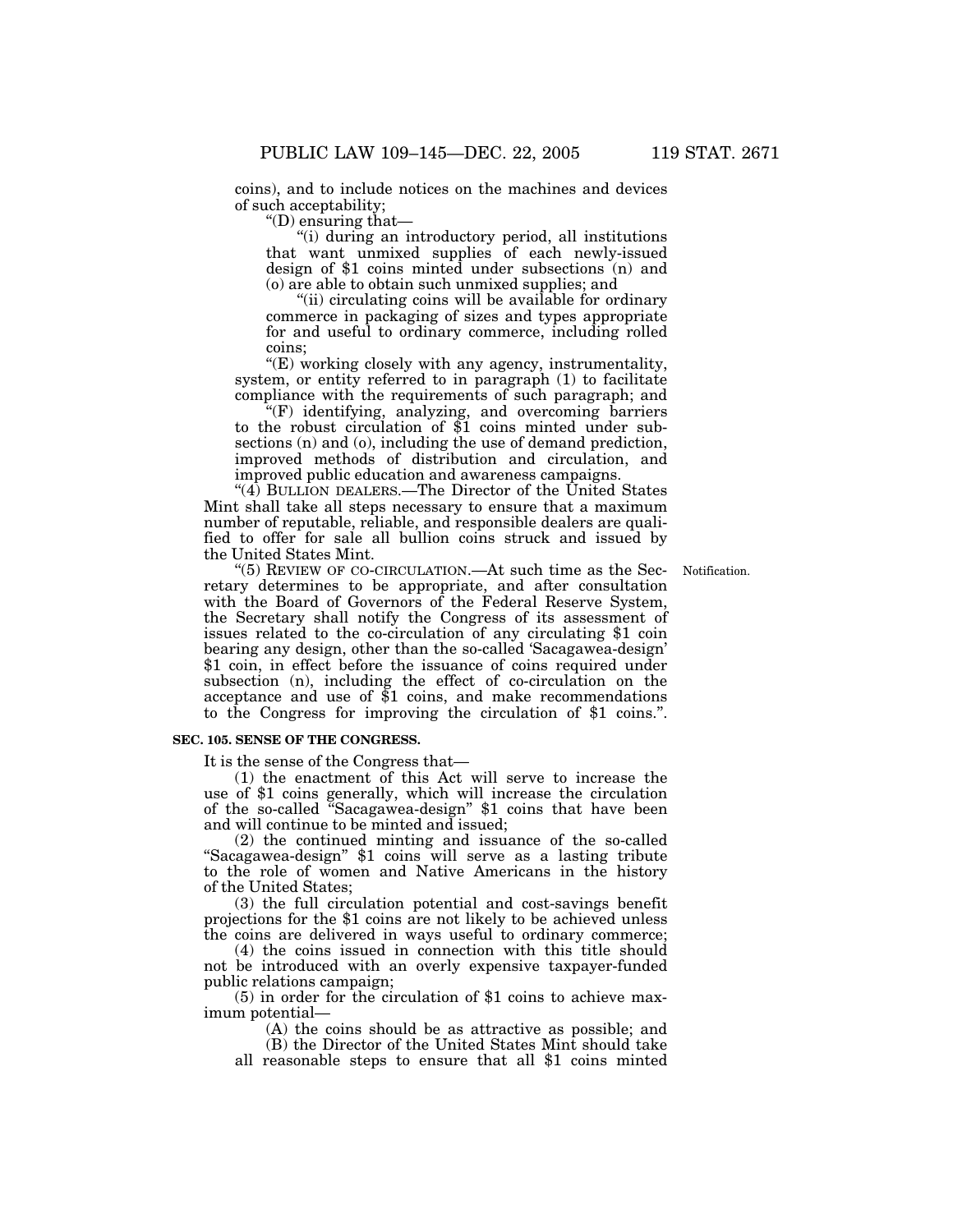and issued remain tarnish-free for as long as possible without incurring undue expense; and

(6) if the Secretary of the Treasury determines to include on any \$1 coin minted under section 102 of this Act a mark denoting the United States Mint facility at which the coin was struck, such mark should be edge-incused.

# **TITLE II—BUFFALO GOLD BULLION COINS**

# **SEC. 201. GOLD BULLION COINS.**

Section 5112 of title 31, United States Code, is amended— (1) in subsection (a), by adding at the end the following:

" $(11)$  A \$50 gold coin that is of an appropriate size and

thickness, as determined by the Secretary, weighs 1 ounce, and contains 99.99 percent pure gold.''; and

 $(2)$  by adding at the end, the following:

''(q) GOLD BULLION COINS.—

''(1) IN GENERAL.—Not later than 6 months after the date of enactment of the Presidential \$1 Coin Act of 2005, the Secretary shall commence striking and issuing for sale such number of \$50 gold bullion and proof coins as the Secretary may determine to be appropriate, in such quantities, as the Secretary, in the Secretary's discretion, may prescribe.

''(2) INITIAL DESIGN.—

''(A) IN GENERAL.—Except as provided under subparagraph (B), the obverse and reverse of the gold bullion coins struck under this subsection during the first year of issuance shall bear the original designs by James Earle Fraser, which appear on the 5-cent coin commonly referred to as the 'Buffalo nickel' or the '1913 Type 1'.

''(B) VARIATIONS.—The coins referred to in subparagraph (A) shall—

''(i) have inscriptions of the weight of the coin and the nominal denomination of the coin incused in that portion of the design on the reverse of the coin commonly known as the 'grassy mound'; and

''(ii) bear such other inscriptions as the Secretary determines to be appropriate.

''(3) SUBSEQUENT DESIGNS.—After the 1-year period described to in paragraph (2), the Secretary may—

''(A) after consulting with the Commission of Fine Arts, and subject to the review of the Citizens Coinage Advisory Committee, change the design on the obverse or reverse of gold bullion coins struck under this subsection; and

''(B) change the maximum number of coins issued in any year.

''(4) SOURCE OF GOLD BULLION.—

"(A) In GENERAL.—The Secretary shall acquire gold for the coins issued under this subsection by purchase of gold mined from natural deposits in the United States, or in a territory or possession of the United States, within 1 year after the month in which the ore from which it is derived was mined.

Deadline.

James Earle Fraser.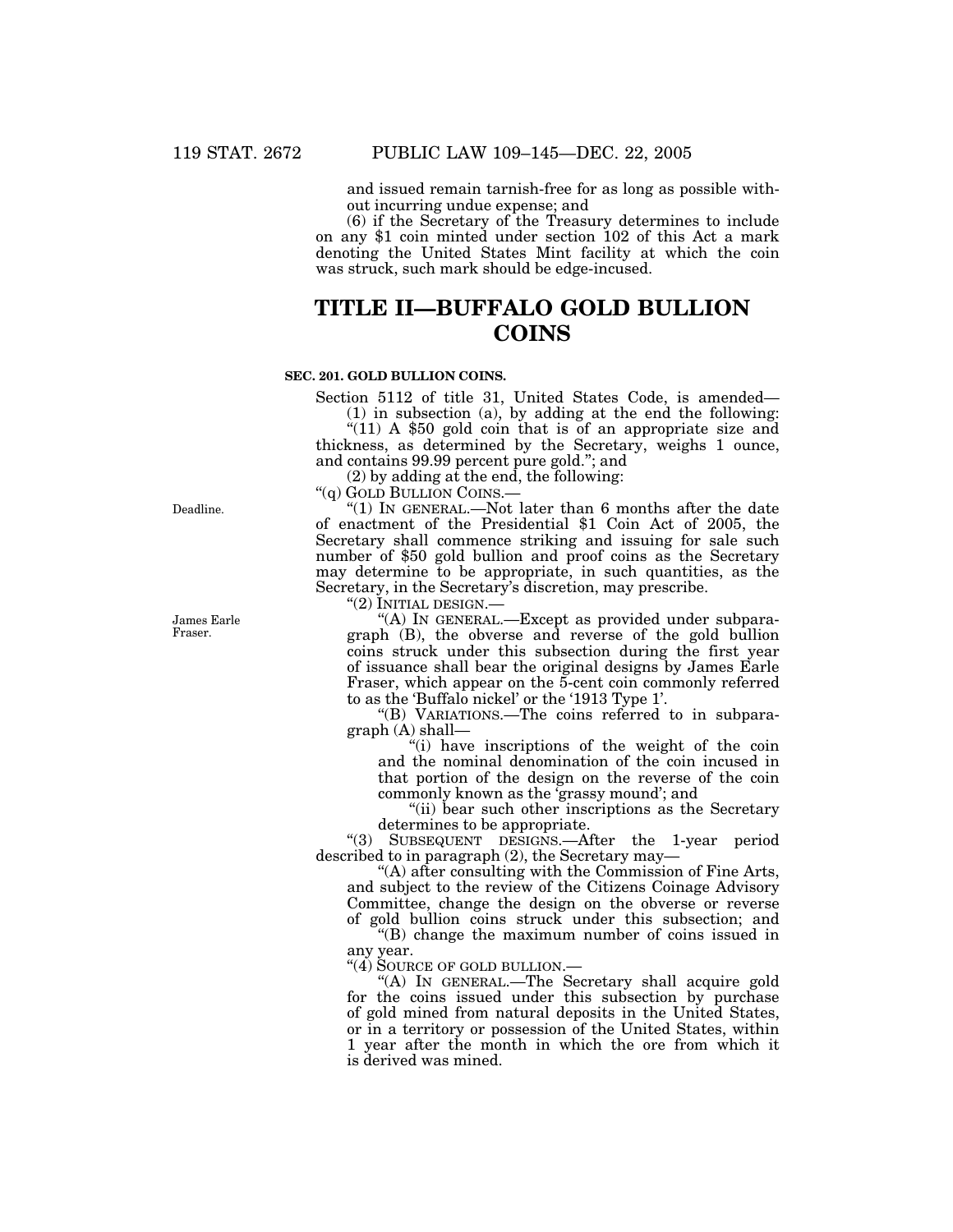''(B) PRICE OF GOLD.—The Secretary shall pay not more than the average world price for the gold mined under subparagraph  $(\overline{A})$ .

''(5) SALE OF COINS.—Each gold bullion coin issued under this subsection shall be sold for an amount the Secretary determines to be appropriate, but not less than the sum of—

''(A) the market value of the bullion at the time of sale; and

''(B) the cost of designing and issuing the coins, including labor, materials, dies, use of machinery, overhead expenses, marketing, and shipping.

"(6) LEGAL TENDER.—The coins minted under this title shall be legal tender, as provided in section 5103.

"(7) TREATMENT AS NUMISMATIC ITEMS.—For purposes of section 5134 and 5136, all coins minted under this subsection shall be considered to be numismatic items.<br>"(8) PROTECTIVE COVERING.—

''(8) PROTECTIVE COVERING.— ''(A) IN GENERAL.—Each bullion coin having a metallic content as described in subsection  $(a)(11)$  and a design specified in paragraph (2) shall be sold in an inexpensive covering that will protect the coin from damage due to ordinary handling or storage.

"(B) DESIGN.—The protective covering required under subparagraph (A) shall be readily distinguishable from any coin packaging that may be used to protect proof coins minted and issued under this subsection.'

# **TITLE III—ABRAHAM LINCOLN BICENTENNIAL 1-CENT COIN REDESIGN**

#### **SEC. 301. FINDINGS.**

Congress finds the following:

(1) Abraham Lincoln, the 16th President, was one of the Nation's greatest leaders, demonstrating true courage during the Civil War, one of the greatest crises in the Nation's history.

(2) Born of humble roots in Hardin County (present-day LaRue County), Kentucky, on February 12, 1809, Abraham Lincoln rose to the Presidency through a combination of honesty, integrity, intelligence, and commitment to the United States.

(3) With the belief that all men are created equal, Abraham Lincoln led the effort to free all slaves in the United States.

(4) Abraham Lincoln had a generous heart, with malice toward none, and with charity for all.

(5) Abraham Lincoln gave the ultimate sacrifice for the country he loved, dying from an assassin's bullet on April 15, 1865.

(6) All Americans could benefit from studying the life of Abraham Lincoln, for Lincoln's life is a model for accomplishing the ''American dream'' through honesty, integrity, loyalty, and a lifetime of education.

(7) The year 2009 will be the bicentennial anniversary of the birth of Abraham Lincoln.

(8) Abraham Lincoln was born in Kentucky, grew to adulthood in Indiana, achieved fame in Illinois, and led the nation in Washington, D.C.

31 USC 5112 note.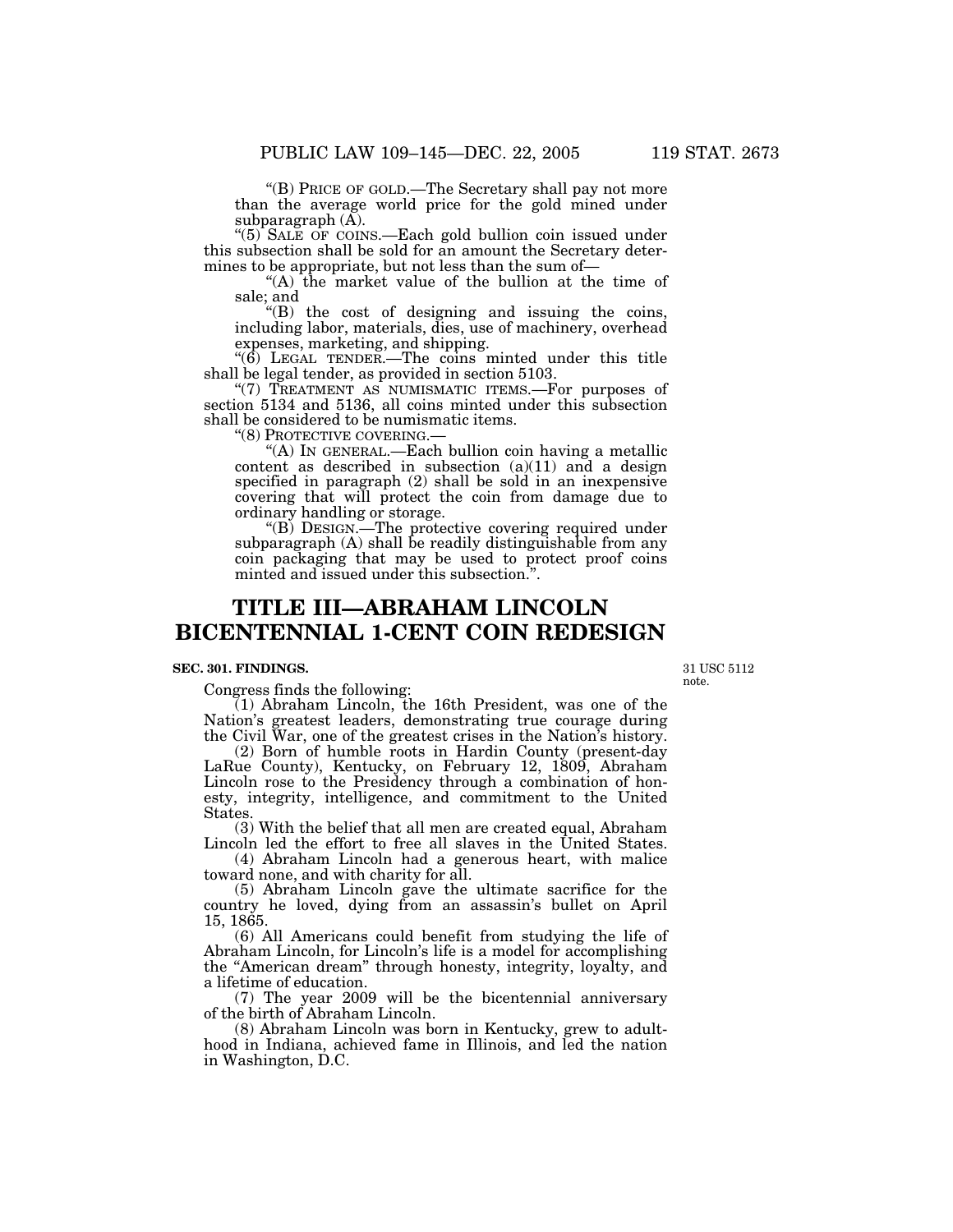(9) The so-called ''Lincoln cent'' was introduced in 1909 on the 100th anniversary of Lincoln's birth, making the obverse design the most enduring on the nation's coinage.

(10) President Theodore Roosevelt was so impressed by the talent of Victor David Brenner that the sculptor was chosen to design the likeness of President Lincoln for the coin, adapting a design from a plaque Brenner had prepared earlier.

(11) In the nearly 100 years of production of the ''Lincoln cent'', there have been only 2 designs on the reverse: the original, featuring 2 wheat-heads in memorial style enclosing mottoes, and the current representation of the Lincoln Memorial in Washington, D.C.

(12) On the occasion of the bicentennial of President Lincoln's birth and the 100th anniversary of the production of the Lincoln cent, it is entirely fitting to issue a series of 1 cent coins with designs on the reverse that are emblematic of the 4 major periods of President Lincoln's life.

31 USC 5112 note.

#### **SEC. 302. REDESIGN OF LINCOLN CENT FOR 2009.**

(a) IN GENERAL.—During the year 2009, the Secretary of the Treasury shall issue 1-cent coins in accordance with the following design specifications:

(1) OBVERSE.—The obverse of the 1-cent coin shall continue to bear the Victor David Brenner likeness of President Abraham Lincoln.

(2) REVERSE.—The reverse of the coins shall bear 4 different designs each representing a different aspect of the life of Abraham Lincoln, such as—

(A) his birth and early childhood in Kentucky;

(B) his formative years in Indiana;

(C) his professional life in Illinois; and

(D) his presidency, in Washington, D.C.

(b) ISSUANCE OF REDESIGNED LINCOLN CENTS IN 2009.—

(1) ORDER.—The 1-cent coins to which this section applies shall be issued with 1 of the 4 designs referred to in subsection (a)(2) beginning at the start of each calendar quarter of 2009.

(2) NUMBER.—The Secretary shall prescribe, on the basis of such factors as the Secretary determines to be appropriate, the number of 1-cent coins that shall be issued with each of the designs selected for each calendar quarter of 2009.

(c) DESIGN SELECTION.—The designs for the coins specified in this section shall be chosen by the Secretary—

(1) after consultation with the Abraham Lincoln Bicentennial Commission and the Commission of Fine Arts; and

(2) after review by the Citizens Coinage Advisory Committee.

# **SEC. 303. REDESIGN OF REVERSE OF 1-CENT COINS AFTER 2009.**

The design on the reverse of the 1-cent coins issued after December 31, 2009, shall bear an image emblematic of President Lincoln's preservation of the United States of America as a single and united country.

31 USC 5112 note.

### **SEC. 304. NUMISMATIC PENNIES WITH THE SAME METALLIC CONTENT AS THE 1909 PENNY.**

The Secretary of the Treasury shall issue 1-cent coins in 2009 with the exact metallic content as the 1-cent coin contained in

31 USC 5112 note.

Victor David Brenner.